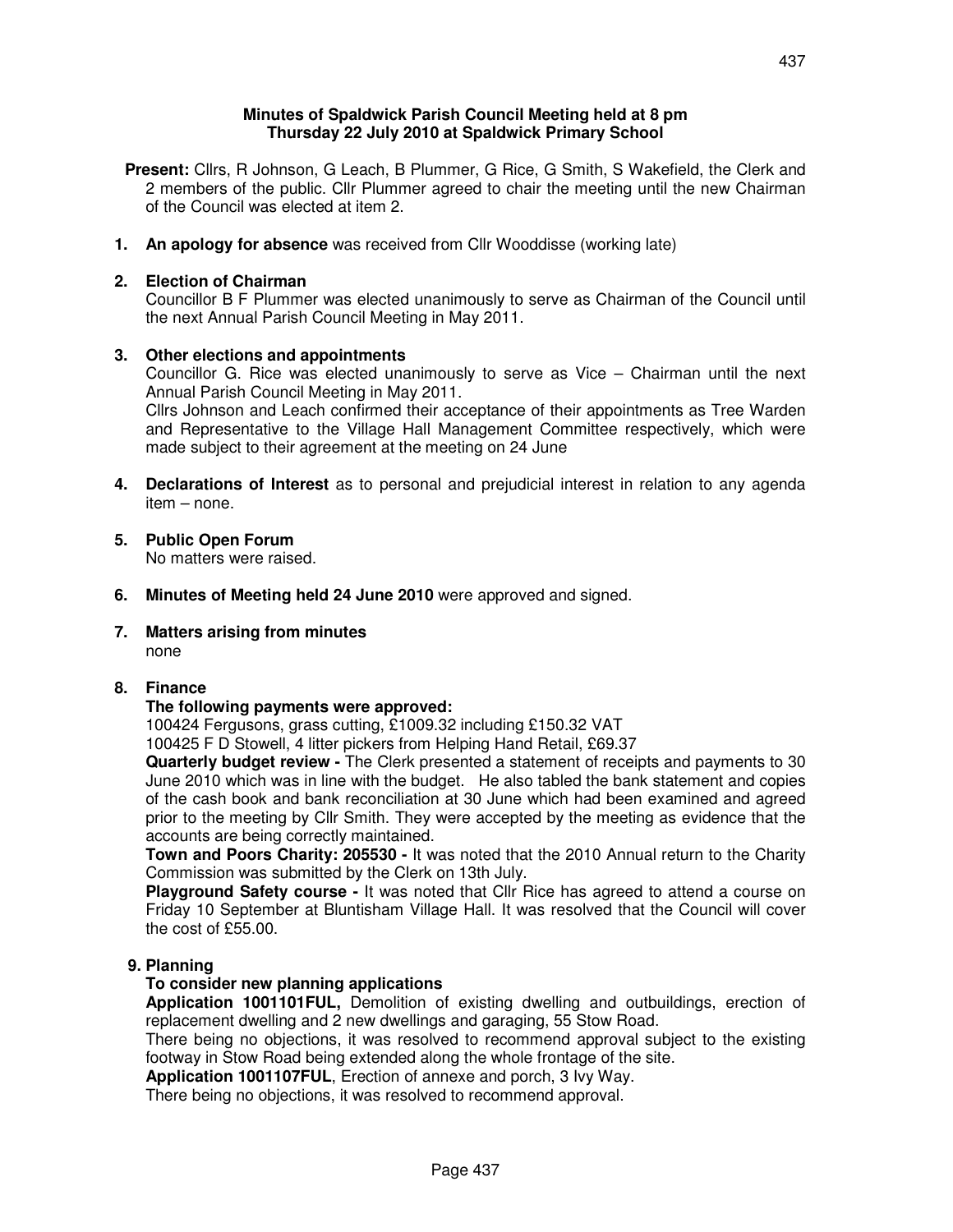# **To note LPA decision**

 **Application 1000485FUL**, Extension and alterations to return to 2 dwellings and shop: 12 - 14 High Street, Spaldwick - Permission granted.

 **Proposed Woolley Hill Wind Farm -** Cllr Leach gave a report of the first meeting of the Community Liaison Group held on 20 July 2010, which he had attended as representative of Spaldwick Parish Council. Representatives of six other Parish Councils attended together with District Councillors Keith and Mike Baker. Ewan Raynor of Ellington was elected Chairman. It was agreed that the number of representatives from each parish would be one rather than the two originally proposed. The developer (RES) reported that the number of turbines proposed had been reduced to 4 or 5 from the 7 originally planned. Exhibitions of the proposals will take place in early September at Alconbury and Ellington.

**Proposed Bicton Wind Farm –** Broadview have this week submitted a planning application for 4 wind turbines to be located on land west of the Bicton Industrial Estate between Stow Longa and Kimbolton. The deadline for receipt of comments by HDC is 17 September.

### **10. Site for Village Hall**

No formal reply has yet been received to the letter of 3 July to Cllr Mike Baker regarding possibility of obtaining HDC consent to build a village hall on the Public Open Space at Ferriman Road. The Clerk reported that he had spoken to Cllr Baker, who confirmed that he was looking into the matter and, although he could see no difficulty in obtaining HDC's consent, he could not yet confirm it. A response to the Village Hall Management Committee's question whether it is possible for this site to be used therefore remains in abeyance.

 Cllr Rice informed the meeting that the agents for another site had written to the Management Committee stating that this could be made available for the hall subject to planning permission for a small number of houses on part of the site being granted. This possibility is being pursued.

### **11. Parish Plan**

**Youth Group –** Cllr Plummer reported that the visit of the Connections Bus had been very successful, attracting about 25 young people. He posed the question as to whether the Group could organise activities on the Public Open Space in Ferriman Road. The Clerk advised that this should not be a problem. The question of insurance will be investigated. **Presentation of Plan to stakeholders –** Cllr Plummer reported that this had been deferred until the meeting of the North West Hunts Neighbourhood Panel on 27 October.

### **12. Environmental issues**

 **Litter Picking –** to note that 4 litter pickers are now held by the Clerk for use by volunteers. **Planting at village entrances -** Cllr Leach reported that he is still looking for a solution. **Marley trucks and trailers using High Street & Thrapston Road to access A14 east.**  Several residents have expressed annoyance at what they consider is an unnecessary disturbance by up to 6 vehicles passing through at 9 - 10 pm on weekdays. Mr Peter Absalom of Thrapston Road has recently written to Williams Transport of Easton suggesting that the vehicles should use the flyover at Catworth instead. In response Andy Williams has agreed to take this matter up with the drivers and expects that the routing of the Marley vehicles through Spaldwick will be discontinued this week. Council welcomed this proposal. **Footpath to rear of Nos. 2 & 3 Pound Close –** It was noted that the occupant of No.2 had reported a problem regarding a tree on this footpath. The Clerk reported that this problem and possible hazards from 3 very old trees on land adjoining the footpath has been discussed with the CCC tree officer, who has since referred the matter to the Rights of Way Officers. A response is awaited.

### **13. Website**

To note new website www.spaldwickparishcouncil.org.uk is being set up.